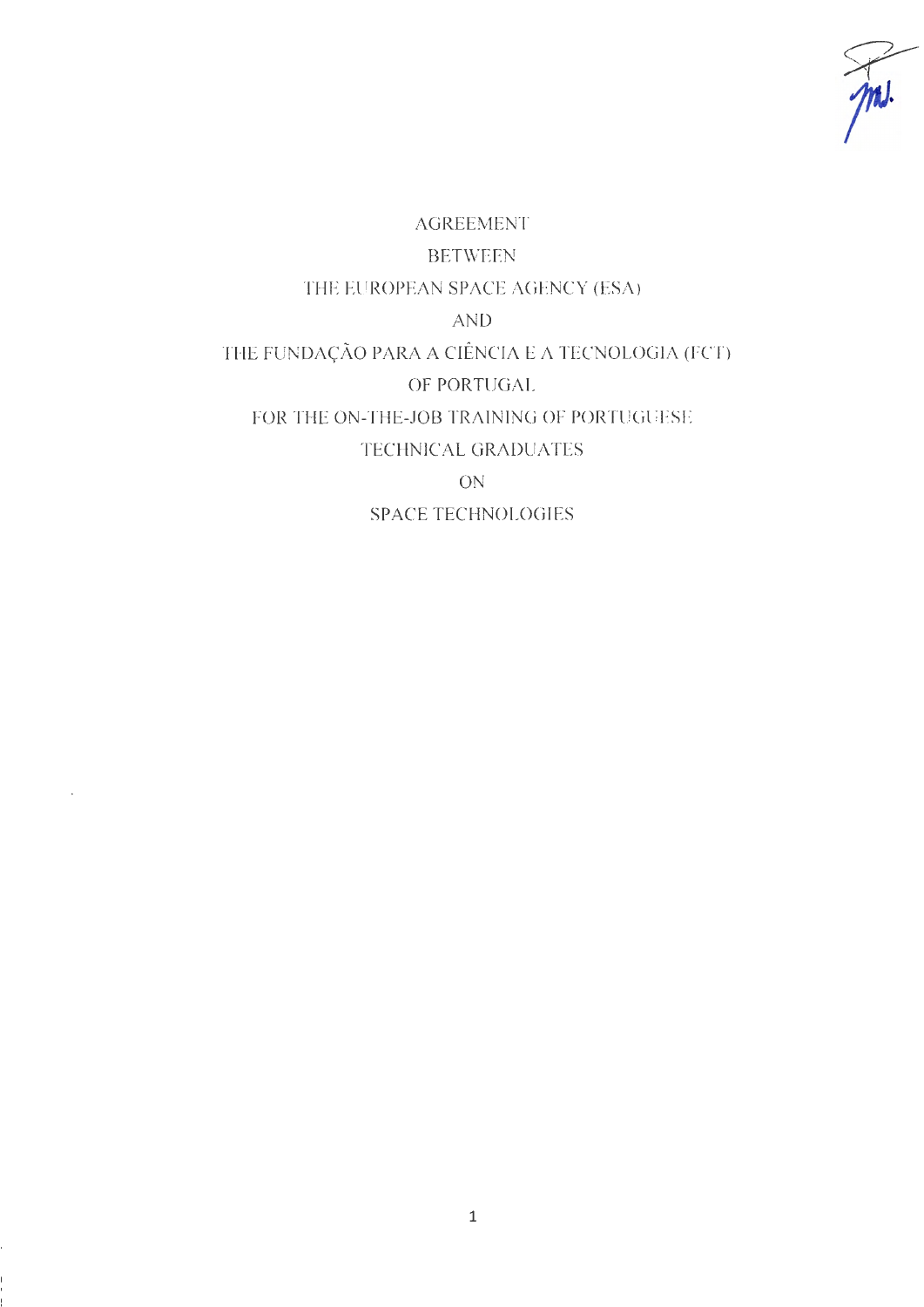

## AGREEMENT ON THE ON-THE-JOB TRAINING OF PORTUGUESE TECHNICAL **GRADUATES** (THE "AGREEMENT")

## **Between**

the EUROPEAN SPACE AGENCY (hereinafter referred to as "ESA" or "the Agenev") established by the Convention that was opened for signature in Paris on 30 May 1975 and entered into force on 30 October 1980, represented by its Director-General,

## And

The Fundação para a Ciência e a Tecnologia, hereinafter referred to as "FCT", represented by its President

ESA and FCT may be referred to hereinafter, collectively, as the "Parties" and individually, as a "Party".

CONSIDERING that Portugal, an ESA member state, has as one of its objectives the on-thejob training of Portuguese Technical Graduates in ESA technical centers:

CONSIDERING that the mission of FCT consists in continuously promoting the advancement of scientific and technological knowledge in Portugal, exploring opportunities that become available in any scientific or technological domain to attain the highest international standards in the creation of knowledge, and to stimulate their diffusion and contribution to improve education, health, environment, and the quality of life and well-being of the general public:

CONSIDERING the goal to contribute to attracting young Portuguese Technical graduates to careers in the Space sector and to contribute to creating opportunities for facilitating the entry in such careers:

CONSIDERING that enabling young Portuguese Technical graduates will help reinforce the position of Portugal's industrial, research & public space sector in the Europe and globally and thus contributes to realising the goals of Portugal's Space Policy.

For these reasons. FCT, recognising the high level of unique competence in space technologies developed in the various ESA centres, has agreed with ESA to collaborate in the training of voung Technical Graduates from Portuguese academies, educational institutions or companies (hereinafter referred as "Portuguese Trainees") having recently obtained their degree, in accordance with the following rules:

1. ESA will host, free of charge, in its establishments a maximum of 30 Portuguese Trainees each year during the period 2018-2022 with the objective of carrying out a training programme designed to meet the Portuguese space sector needs for specialised personnel.

2. The training programme for each Portuguese Trainee in ESA establishments shall have an initial duration of one year, at the end of which it will be extended by one further year, if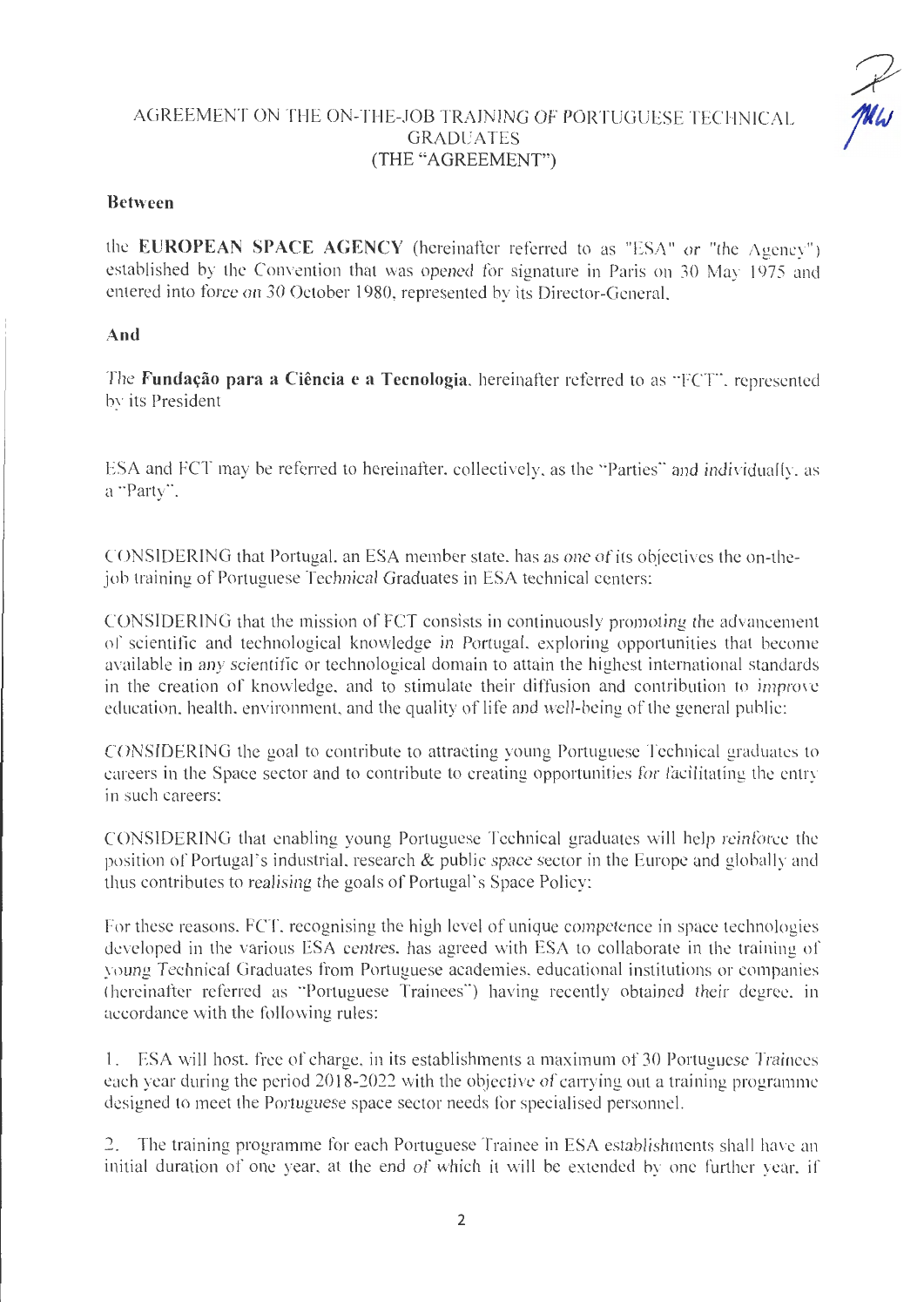agreed by all the parties concerned.



3. The technical areas of specialisation and ESA establishments concerned shall be those broadly identified in the Portuguese Space Policy, corresponding to the main or complementary technological lines included in the different ESA Programmes.

FCT will provide ESA, for every open call for applicants, with a list of priority technical areas for the training of the candidates. ESA will prepare training opportunities in the corresponding ESA technical units, including a description of the activities proposed for the future Portuguese Trainees during their stay at ESA. FCT will publish these training opportunities so that applicants to the Programme can target their applications to their area or areas of interest. FCT will take care of the selection process, proposing to ESA one or more candidates for each training opportunity, leaving ESA the right to accept or reject the proposals.

4. The amount of the scholarships, allowances for health and accident insurance, travel expenses and any other expenditure incurred by the Portuguese Trainees for their installation. stay and departure, shall be funded under the responsibility of the Portuguese authorities, fixed in accordance with the rules of FCT and regulation of the Advanced Training Programme 3598. The Agency shall not bear any financial responsibility concerning remuneration or any other expenditure in connection thereto.

5. The Portuguese Trainees shall not enjoy the Privileges and Immunities provided for in Annex I of the ESA Convention for its staff members. They shall be responsible for meeting the residence requirements of the host country in which the training takes place. However. ESA will do its best to facilitate the issue of the necessary documents, if any, for this purpose.

6. ESA and FCT agree on a cross-waiver of liability (i.e. not to claim damages from the other Party, its personnel, its contractors, subcontractors or their personnel) in respect of any injury. dumage or loss caused to their respective personnel or property in the execution of this Agreement. Such cross-waiver will not be applicable when the injury, damage or loss is caused by gross negligence or wilful misconduct.

7. ESA takes no responsibility or liability whatsoever for subscribing to. or otherwise supporting the subscription of. insurance cover for the Portuguese Trainees related to:

- $(i)$  health or personal accident injuries or
- (ii) damages on personal property,

whether they are incurred by the Portuguese Trainces themselves or caused by the Portuguese Trainees to a third party.

FCT will:

- (i) suppoti a health insurance and a personal accident insurance to the Portuguese Trainees;
- (ii) make sure that the Portuguese Trainees are covered against third party liability.

In their respective relationships with the Portuguese Trainees, the Parties shall implement this Article 7 accordingly.

8. Each Portuguese Trainee will be assigned a tutor, who will support the adjustment to the new environment, and supervise. advice and guide the Portuguese Trainee in his/her work throughout the traineeship.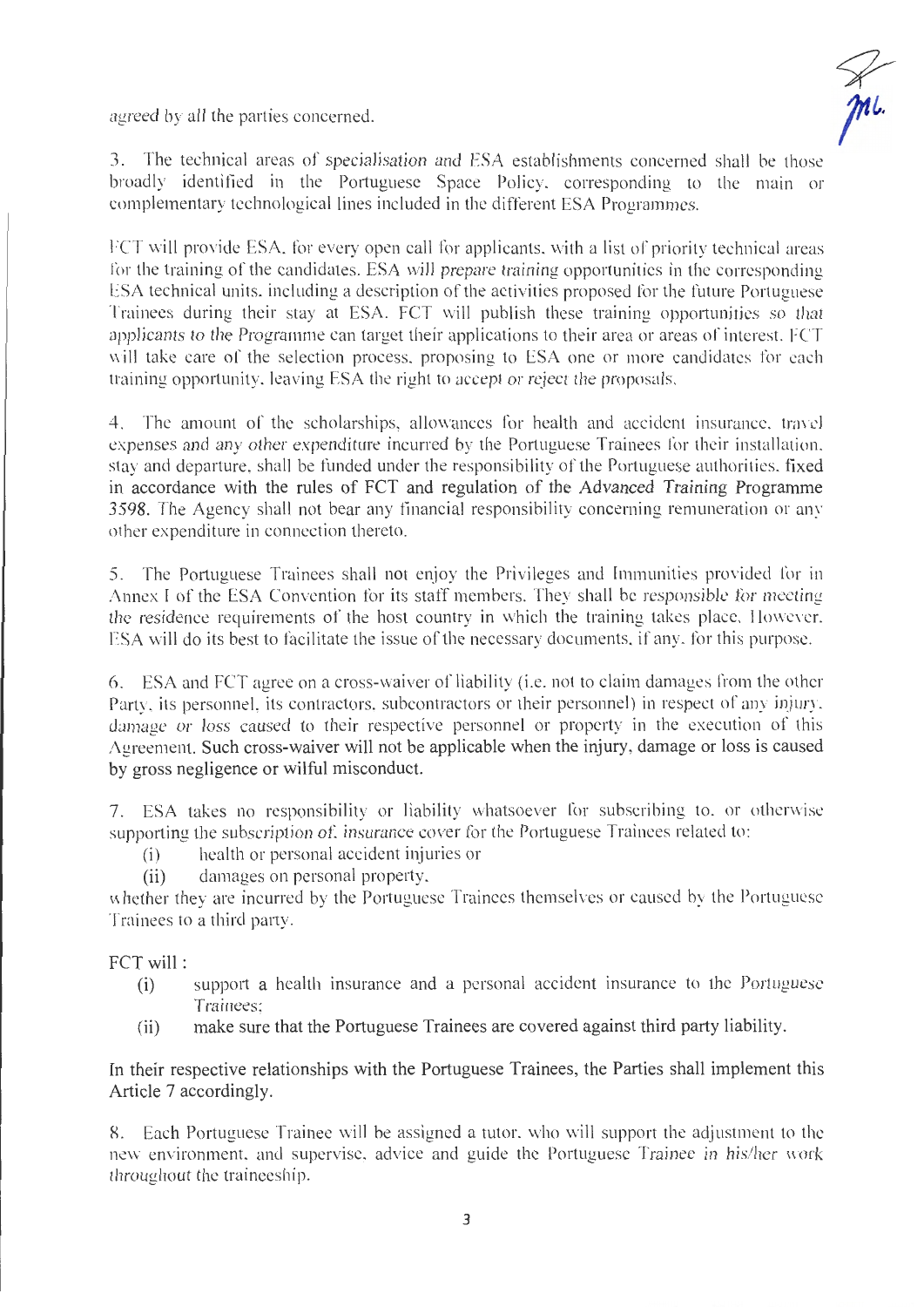

9. If they are. under exceptional circumstances. asked by ESA to travel on official mission away from their duty station, Portuguese Trainees shall be reimbursed for travel and living expenses in accordance with the rules applicable to ESA Young Graduates.

10. During the one-year training period, the Portuguese Trainees will be allowed to take leave up to a total amount of 30 working days, in addition to the 12 official holidays applicable in the various establishments.

I J. During the total 24 months training period. the Portuguese Trainees wi ll not be allowed to interrupt the training period unless special circumstances may occur. In those special cases the interruption period will be duly justified and authorised by FCT and ESA.

12. Portuguese Trainees shall be responsible to the Head of the Human Resources Department or the Agency or. on his behalf, to the Human Resources local representative for the performance of their duties under his authority. Portuguese Trainees shall in the performance of their duties on the sites of their training comply with all rules applicable to the re levant sites. including the rules relating to working hours. In the case of wilful misconduct, the Head of the Human Resources Department or, on his behalf, the designated member of the Agency's Human Resources Department in charge of the training programme under this Agreement, may ask FCT to terminate the training.

13. ESA will nominate a programme coordinator who will be the interface with FCT, especially for the selection. recruitment and eventual reassignment of the Portuguese Trainees. ESA will also indicate a contact person at each ESA centre, who will assist the Portuguese Trainees during their take-up duty, and help them solve any problem that may arise during the training period.

14. FCT will designate a person who will be responsible for coordination with ESA and will help also in the resolution of problems that may arise during the training period.

15. Portuguese Trainees shall accomplish the tasks they are entrusted with, with a view to further the objectives and activities of the sole Agency, without soliciting or receiving any instructions from the part of any government or other entity external to the Agency.

16. Portuguese Trainees wi ll observe professional disc retion all ESA internal matters and shall not communicate any document or information which is not publicly available to third parties not qualified to receive such documents or information. This obligation shall remain after the performance of the training programme.

17. Upon the Agency's request, Portuguese Trainees shall have to furnish the Agency with reports on their activities. and other related studies which will not be published outside the Agency without the latter's prior authorisation. Upon FCT request, or of the Portuguese Trainee employer, the Agency shall establish certificates of the training scheme accomplished on the Agency's premises, with the duration and nature of tasks performed, and, if need be, an assessment of the Portuguese Trainee performance.

18. All intellectual property rights, including copyright, trademark, and patent rights, in any work produced by the Portuguese Trainees within the scope of their duty at ESA or with the means or information made available by ESA or upon ESA initiative (herein collectively, the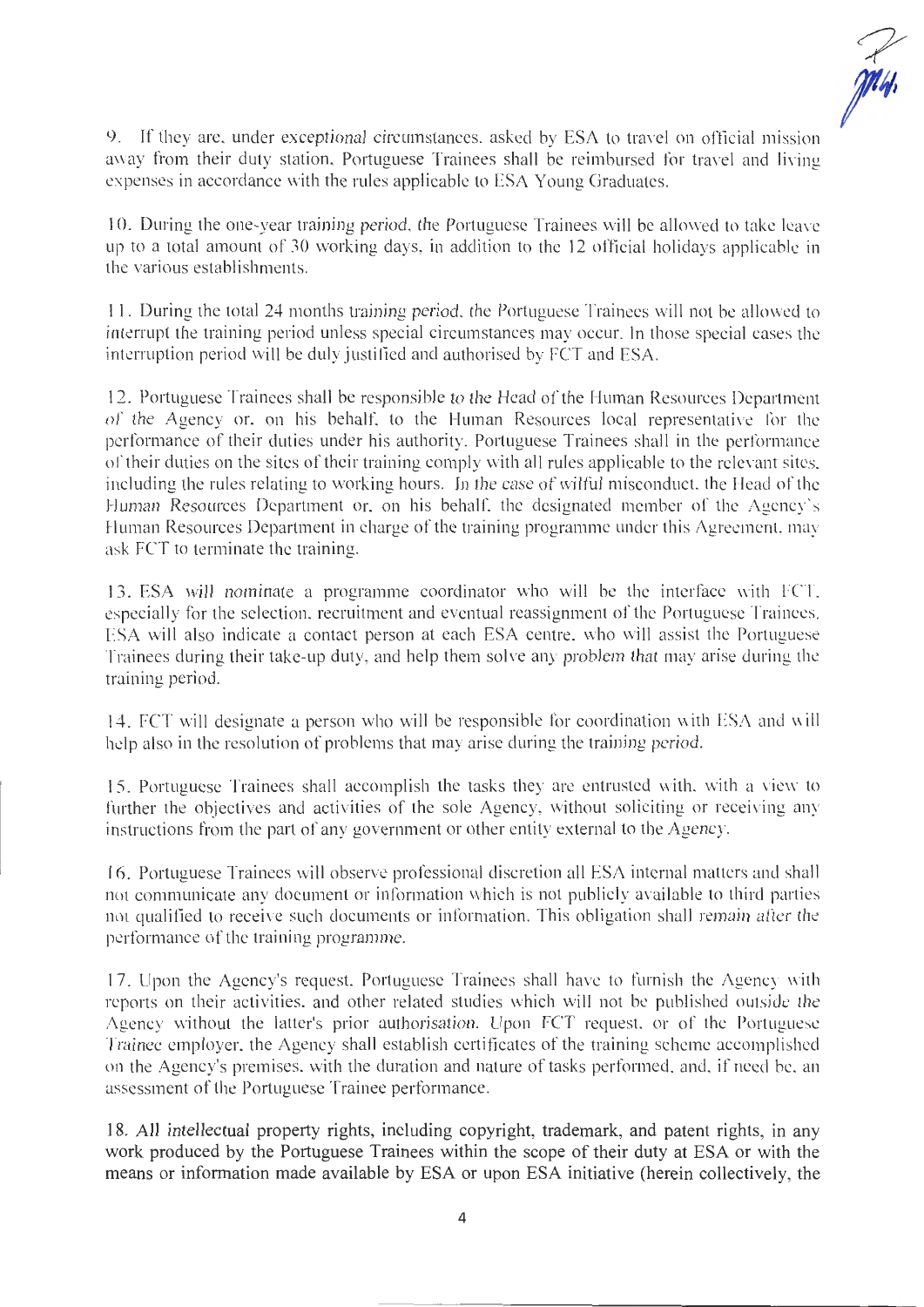"Works"), shall be vested to ESA and shall therefore be the exclusive property of ESA.

The rights assigned to ESA include the rights to copy, display, modify, translate, distribute, exploit the Works and authorise third parties to do the same. They are assigned for the purpose of ESA's activities and programmes, for the entire world and for the duration of protection of the Works by intellectual property law. ESA is free to exploit all or part of the rights assigned in the Works, directly or indirectly, or not to exploit the Works, without giving any right to any indemnity or additional compensation for the Portuguese Trainees. Having regard to the nature of the Works and to the exploitation to be made of the Works, the name of the Portuguese Trainees shall not be cited on any of the media for exploiting the Works, unless otherwise decided by ESA.

These intellectual property rights shall be made available to FCT for its requirements in the field of space research and technology and their space applications, on a non-exclusive basis, free of charge, for the duration of this Agreement and without the right to grant sub-licenses. If a Portuguese Trainee intends to publish the results of his/her scientific research or to otherwise use these intellectual property rights, he/she shall require prior written authorisation from ESA; such authorisation shall not be unreasonably withheld.

ESA shall implement this Article through the provisions of the Letters of Appointment for the Portuguese Trainees.

19. FCT shall inform the Portuguese Trainees of the above conditions, and of the fact that they will have to accept them in writing before starting their training programme. FCT shall provide ESA with proof of the consent given by the Portuguese Trainees or, upon ESA's request, shall assist ESA in obtaining such consent.

20. Without any prejudice to the ESA Convention, especially its Annex I on Privileges and Immunities, this Agreement is governed by the laws of Portugal.

21. Any dispute arising in connection with this Agreement, which cannot be settled amicably through consultation, may be submitted to an Arbitration Tribunal, which shall consist of three arbitrators. Each Party shall nominate one arbitrator; the first two arbitrators shall nominate the third arbitrator, who shall be the Chairman of the Arbitration Tribunal. The Arbitration Tribunal shall determine its seat and establish its own rules of procedure. The language of arbitration shall be English. The award of the Arbitration Tribunal shall be made by a majority of its members, who may not abstain from voting. This award shall be final and binding on the Parties. The Parties shall comply with the award without delay.

22. This Agreement shall enter into force retroactively on I January 2018 and will expire on 31 December 2022. This term may be extended if so mutually agreed by the Parties three months prior to the expiry of the Agreement, through an exchange of letters and provided that the extension does not entail any modification of the terms and the condition of this Agreement. This Agreement shall continue to apply to traineeships which are still on-going at its expiration date until the earliest expiration date of said traineeships.

Each Party may terminate this Agreement by giving written notice to the other Party. The termination shall take effect one year after the end of the year in which the termination notice is made. If a termination notice is given as provided above, the Parties shall endeavour to determine the terms and conditions applicable to the termination of this Agreement through

--~ - - --------